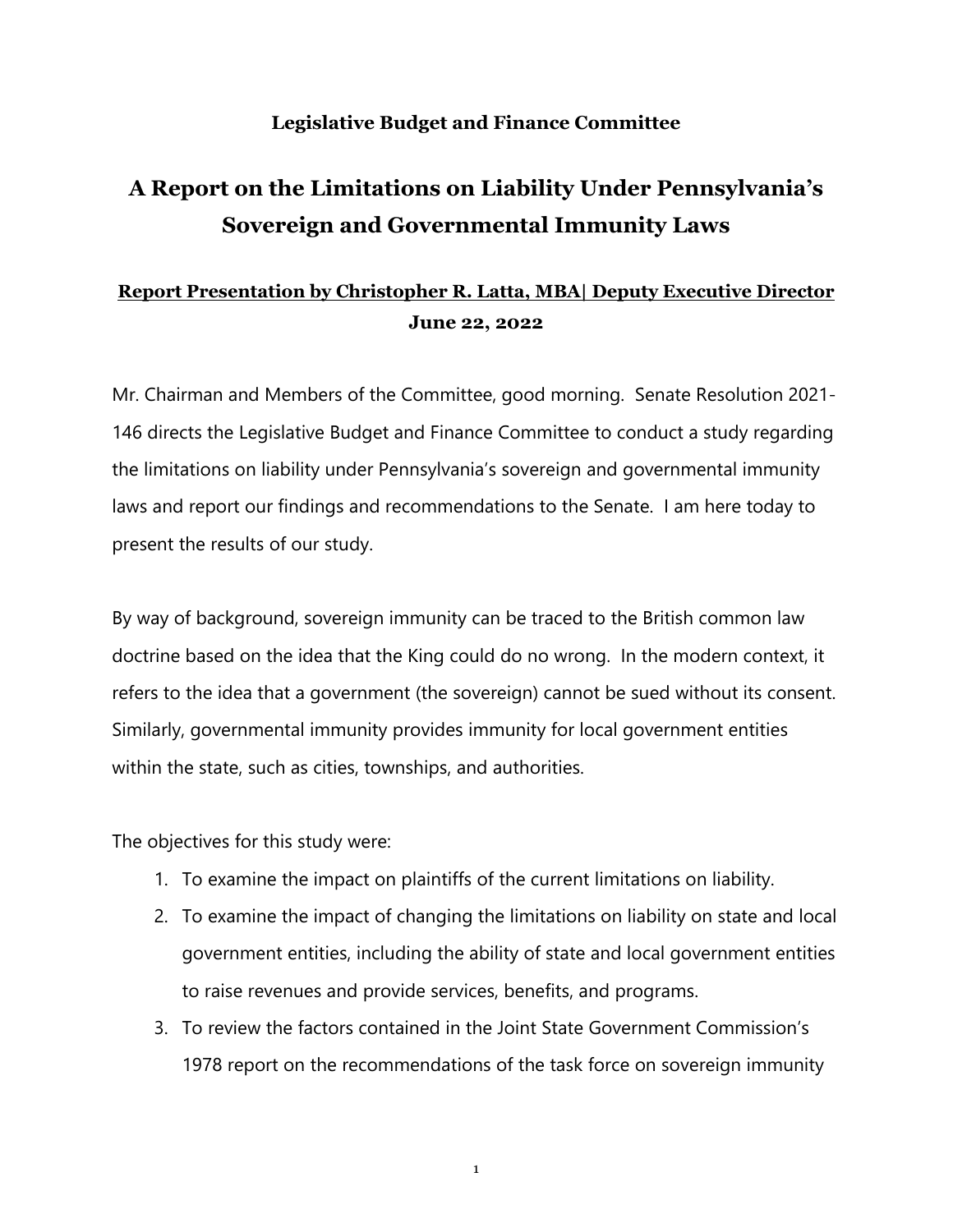as they relate specifically to caps on recovery and waivers of sovereign and governmental immunity.

4. To consider any other factors that will allow the General Assembly to evaluate and determine whether the limitations on liability should be increased.

To accomplish these objectives, we did the following:

To assess the potential impact on state government, we interviewed staff in the Department of General Services and Office of Attorney General to get an understanding of the Commonwealth's self-insurance program and the process for resolving claims against the Commonwealth. We also obtained data for claims against the Commonwealth from 1970 to 2021 to provide an historical context of the existing liability cap.

To determine the impact of changing the liability limitation on local government entities, LBFC staff interviewed various local government associations, local government entities, and municipal risk pools. To review as much data as possible through the duration of the current \$500,000 cap on liability, we obtained claims data from the sources we interviewed from 1978 to 2021. We also reviewed current limitations on local government entities on their ability to raise revenue, issue debt, and file for bankruptcy. We also spoke to associations that represent school districts, municipal authorities, local governments, and transit authorities. We spoke with representatives of risk pools, an association that represents the commercial insurance industry, a risk-pool reinsurer, a regional transportation authority, and a First-class city. Further, we developed a local government entities survey that used a structure that included qualitative and quantitative questions.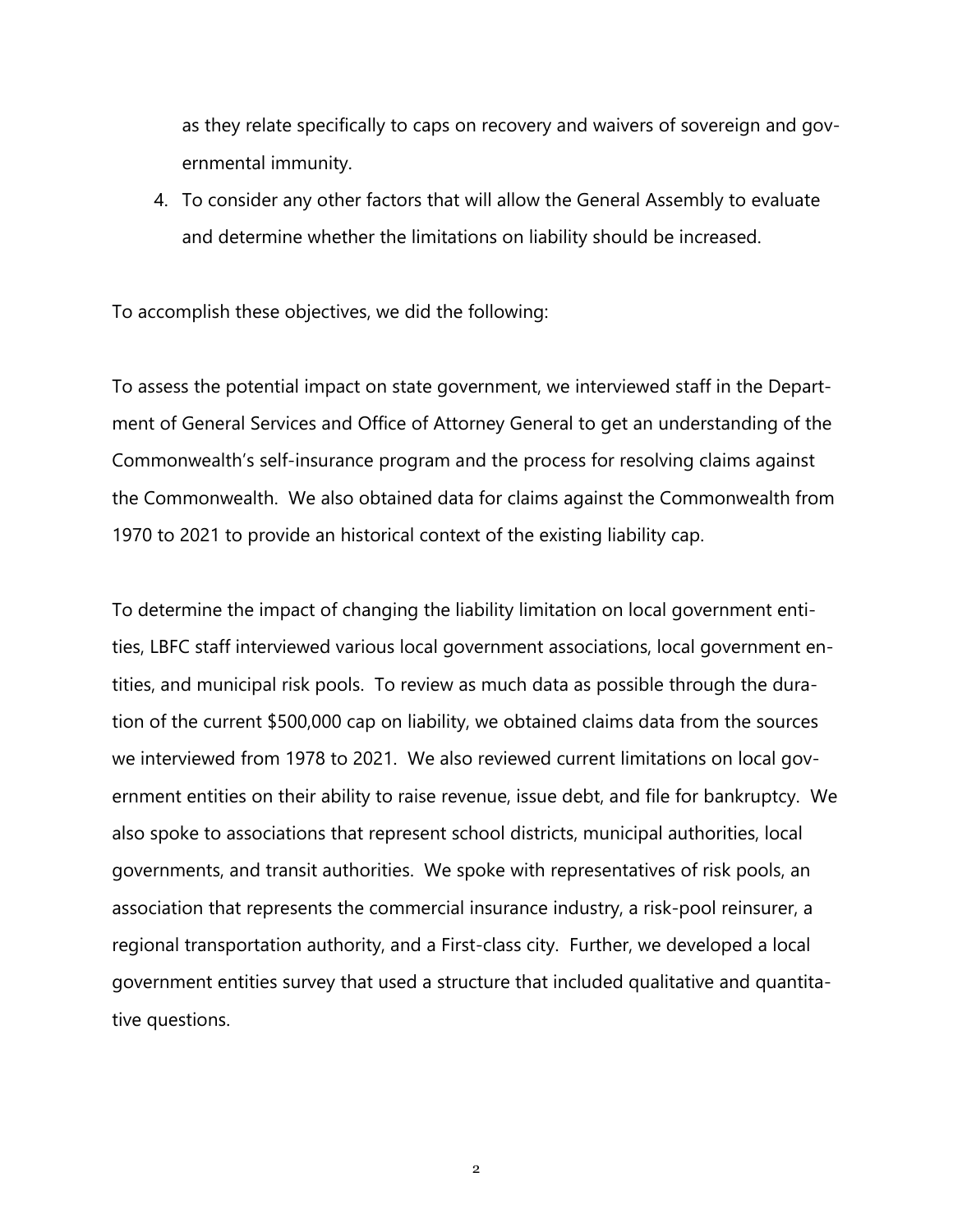To assess other factors for the General Assembly to consider, we reviewed other states' most recent changes to respective sovereign immunity laws, damage cap structures, and transparency and reporting structures.

To examine the impact on plaintiffs of the current limitations on liability, LBFC staff interviewed individuals involved in three tort claims against an entity created by the Commonwealth, the Commonwealth, and citizens of Philadelphia brought by the City of Philadelphia (to reduce the initial award). For example, in one case, a woman was hit by a SEPTA bus and required a partial foot amputation. SEPTA agreed to the facts of the case and a verdict of \$7 million. The verdict was reduced to \$250,000 based on the limits set in the Sovereign Immunity Act. In another case, 85 households suffered property damage because of a water main break in Philadelphia. Because of the \$500,000 cap, claimants only received 60 percent of their City approved claim.

Based on our extensive research and data collection, we found:

- 1. The current \$250,000 (\$1,000,000 aggregate) liability cap sufficiently provides relief for over 99 percent of claims against the Commonwealth.
- 2. The existing General Fund Restricted Receipt Appropriation to the Department of General Services may not be adequate for the future, regardless of any change to the existing liability cap.
- 3. The current \$500,000 liability cap is sufficient for over 99 percent of claims against the local government entities we reviewed.
- 4. Local government entities are limited by state law in their ability to generate revenue, issue debt, and file for bankruptcy.
- 5. The ability of local government entities to adjust revenues and/or services provided if liability caps were to be eliminated or increased, varies greatly based on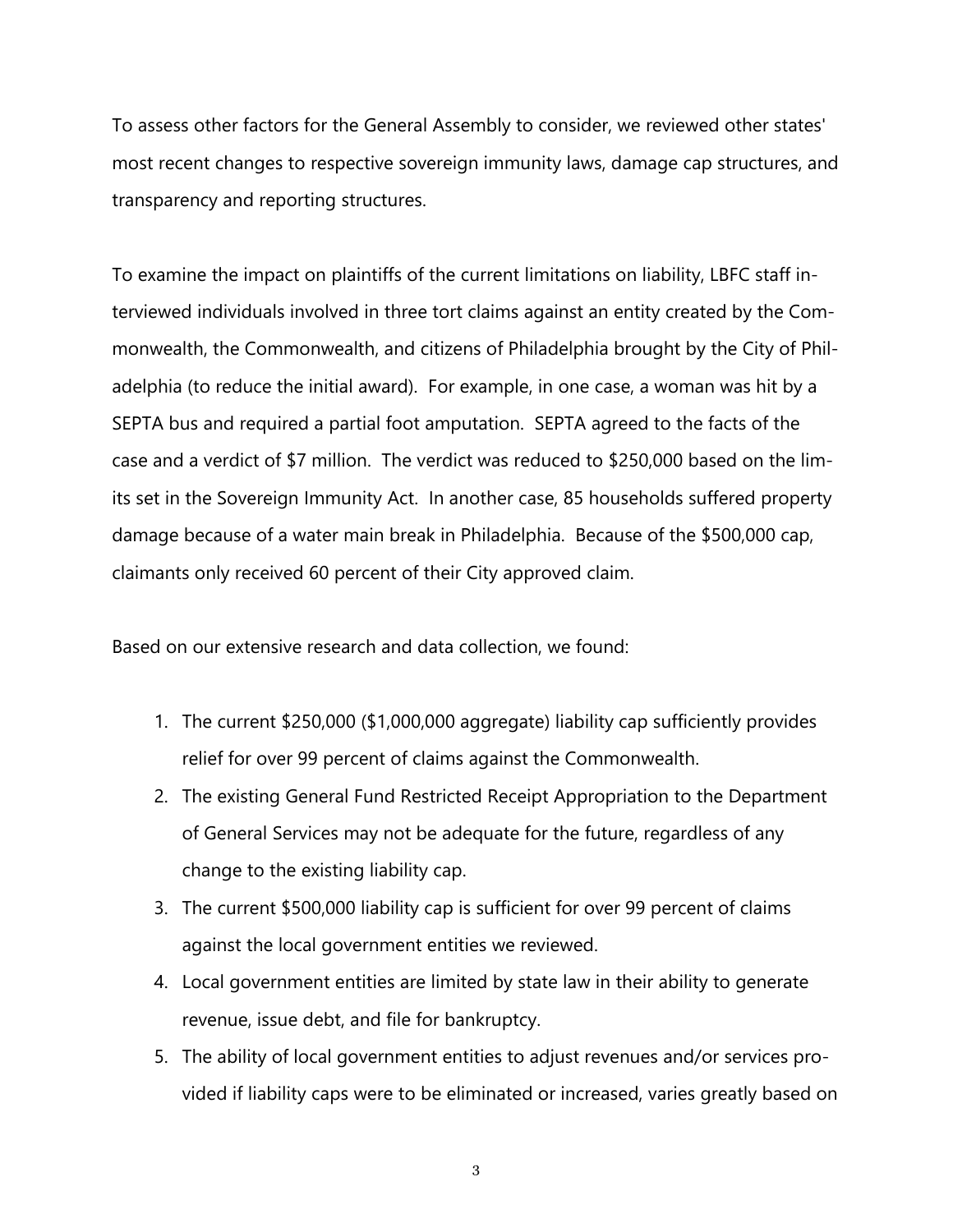many different factors, such as state law, current revenue sources, tax base, fiscal health, and local priorities.

- 6. As shown in Sections II and III of our report, the statutory caps play no significant role for the vast majority of plaintiffs. However, for those few who have been catastrophically injured by governmental entities subject to the caps, the limitations on liability have devastating health and financial consequences.
- 7. For the local government entities responding to our survey:
	- a. Over 50 percent have property and liability (insurance) coverage through a commercial insurer.
	- b. Over 90 percent agree or strongly agree that insurance coverage will become prohibitively expensive in Pennsylvania if all damage caps are eliminated or increased based on inflation.
	- c. If all damage caps were eliminated or increased based on inflation, over 80 percent of local government entities agree or strongly agree that it is likely there will be a negative impact on services provided to the community.
	- d. If all damage caps were eliminated or increased based on inflation, local government entities indicated that general government, highways and streets, and culture and recreation as the three budget areas that would be most affected.
	- e. If all damages caps were eliminated or increased based on inflation, over 75 percent of local government entities agree or strongly agree their municipality will likely have to increase taxes/fees.
	- f. The survey response rate was approximately 5.4 percent, which is similar to other recent surveys of local governments conducted during the pandemic.
- 8. North Dakota is phasing a new cap that will increase from \$250,000 per person and \$1,000,000 for any number of claims arising from any single occurrence to \$500,000 per person and \$2,000,000 for all claims from an occurrence. In 2015,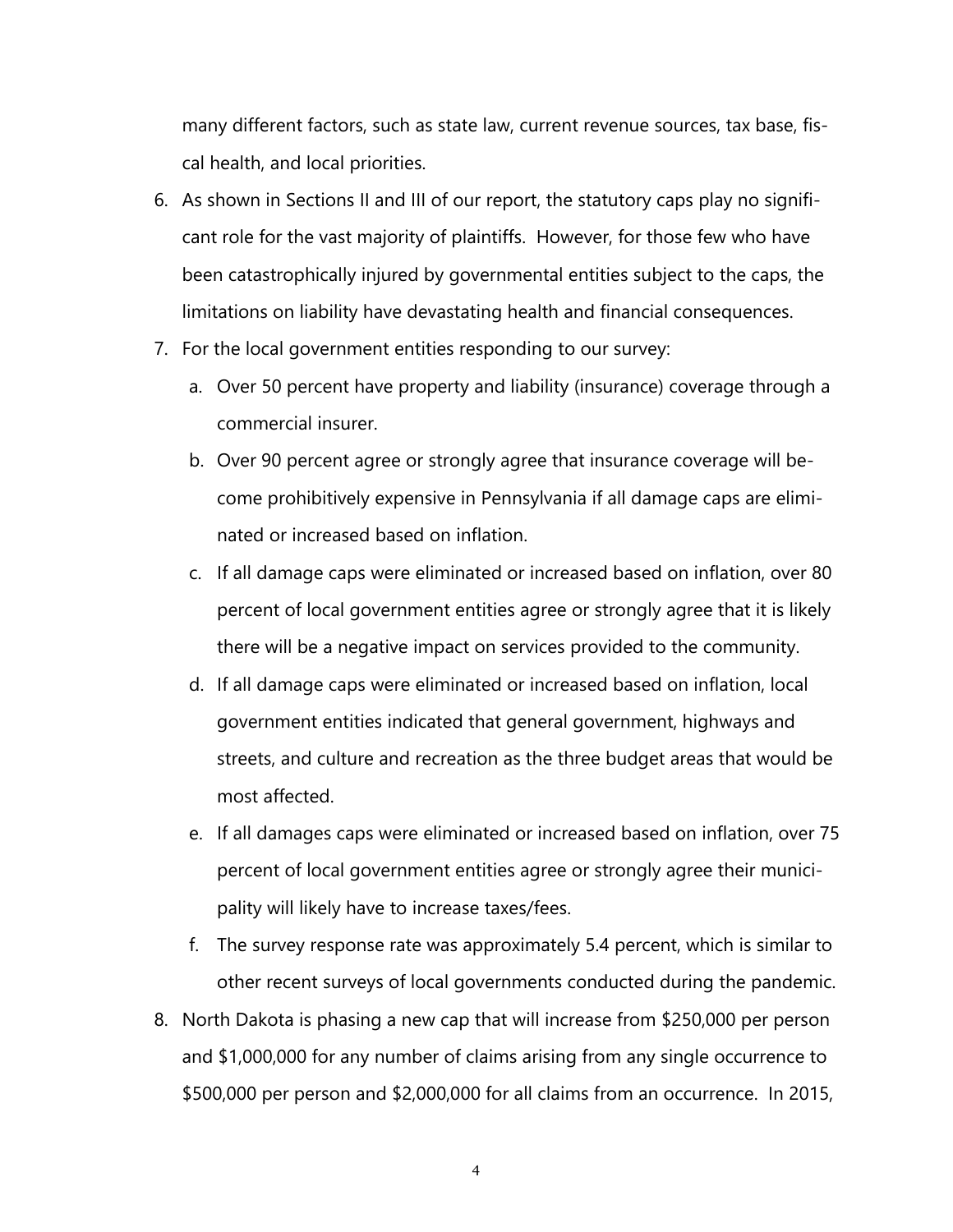Maryland increased their cap to \$400,000 to a single claimant for injuries from a single incident or occurrence for the state and its units. Colorado increased their caps and added annual inflation adjustment. Thirteen states have no cap for claims against the state and 11 have no cap for claims against local governments.

- 9. Pennsylvania does not have a reporting requirement for local government entities' liability claims data and, therefore, there is a lack of transparency in the methods local government entities use to insure against liability.
- 10. The City of New York produces a web-based annual claims report, which is used to identify areas with high claims costs to reduce those costs and work closely with city agencies to manage risk.
- 11. The damage caps set in 1978 (\$250,000, \$500,000, and \$1,000,000) would be equal to \$1.04 million, \$2.09 million, and \$4.18 million in today's dollars.

Based on our findings, we recommend the following:

- 1. The General Assembly should consider:
	- Developing new liability caps for economic damages to cover catastrophic claims. This cap should reflect the same purchasing power as the 1978 caps in today's dollars and should be adjusted for inflation going forward.
	- Maintaining the \$250,000 (\$1 million aggregate) caps for Commonwealth agencies/entities and \$500,000 for local government entities for non-catastrophic claims.
	- Increasing the medical expenses threshold for non-economic damages (pain and suffering) by the same percentage increase as the increases for economic damages in catastrophic cases.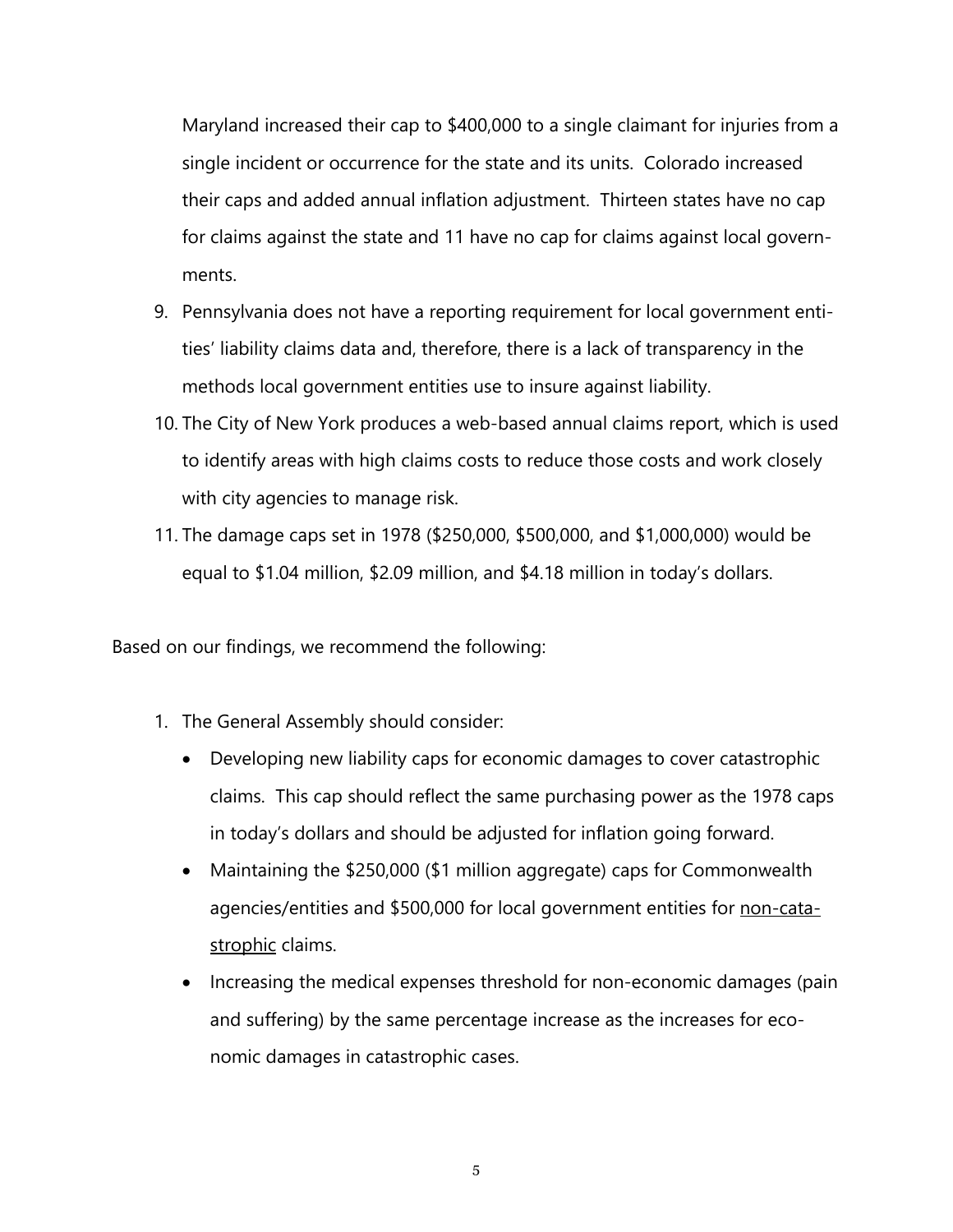- Reviewing other states' most recent changes to their sovereign immunity statutes and damage cap structures.
- Requiring local government entities to report their insurance carrier for property and liability (insurance) coverage. We suggest using DCED's municipal statistics database, which currently captures statistics through a required e-filing form.
- 2. Should the General Assembly raise the Commonwealth's liability cap, the General Assembly should consult with the Department of General Services' Bureau of Finance and Risk Management to determine the appropriate General Fund Restricted Receipt Appropriation level for the applicable scenario to best protect Commonwealth agencies/entities.
- 3. The General Assembly should direct appropriate resources to the Department of Community and Economic Development (DCED) to establish and maintain a statewide reporting system for claims made against local governments.

In closing, I would like to acknowledge the cooperation we received from the staff of the Department of General Services and the Office of Attorney General in completing the section of this study on the Commonwealth.

Additionally, we appreciate the cooperation of the various municipal risk pools, local government entities, and the following associations: County Commissioners Association of Pennsylvania, Pennsylvania School Boards Association, State Association of Boroughs, Pennsylvania Municipal League, Municipal Authorities Association, Pennsylvania State Association of Township Supervisors, and the Insurance Federation of Pennsylvania in completing the section of this study on local governments. We acknowledge and appreciate the cooperation we received from the staff of the Department of Community and Economic Development in the section of this study on local government and